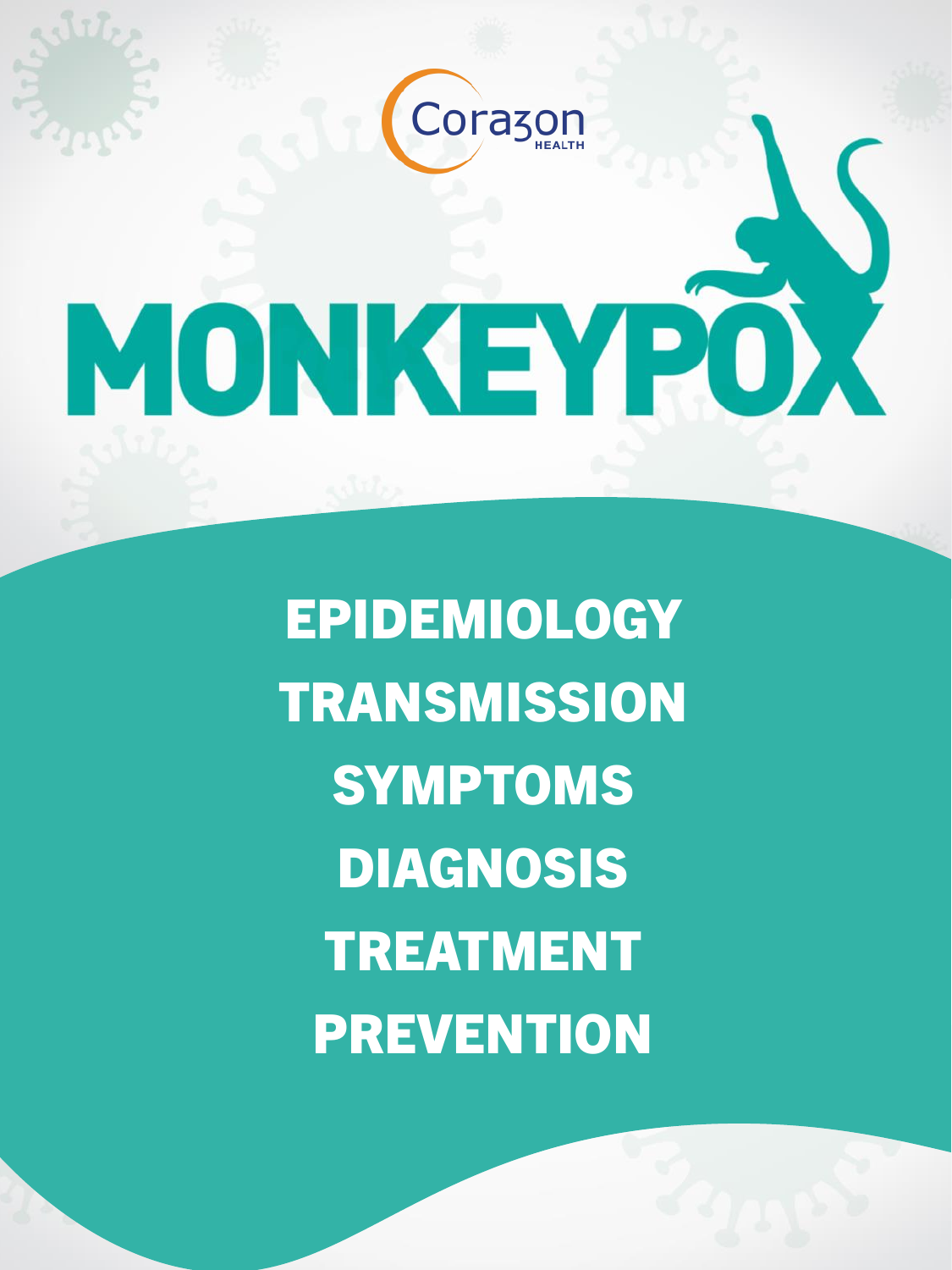#### EPIDEMIOLOGY

Monkeypox is a rare disease that is caused by infection with monkeypox virus. It was first discovered in 1958 when outbreaks of a pox-like disease occurred in monkeys that were kept for research. The first human case was recorded in 1970 in the Democratic Republic of the Congo (DRC) in a 9 month-old boy, and since then the infection has been reported in numerous central and western African countries. Monkeypox often occurs in rural areas and in proximity to tropical rainforests, however recently it has been increasingly appearing in urban areas too. Most cases of monkeypox are reported from the DRC and Nigeria.



In 2003 the first [monkeypox](https://www.cdc.gov/poxvirus/monkeypox/outbreak/us-outbreaks.html?CDC_AA_refVal=https%3A%2F%2Fwww.cdc.gov%2Fpoxvirus%2Fmonkeypox%2Foutbreak.html) outbreak outside of Africa was in the United States and was linked to importation of rodents from Ghana. Some of the infected animals including dormice and rope squirrels were housed near prairie dogs at the facilities of an animal vendor. All people infected with monkeypox became ill after having contact with infected pet prairie dogs. No instances of monkeypox infection were attributed exclusively to personto-person contact and all patients recovered.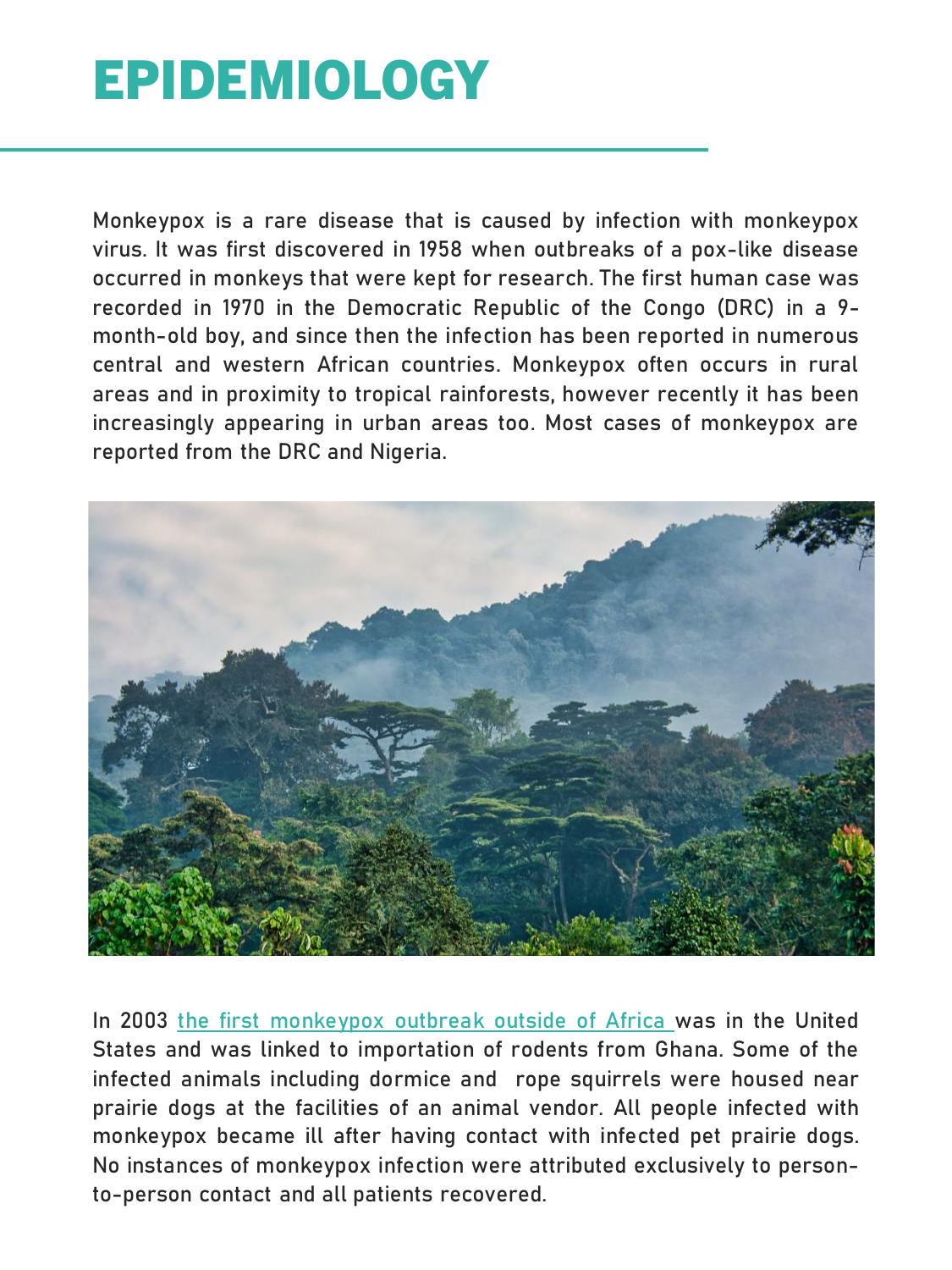## **TRANSMISSION**

Monkeypox can be caught from infected rodents such as rats, mice and squirrels in parts of west and central Africa. People can get it from an infected animal if they're bitten or they touch its blood, body fluids, spots, blisters or scabs. It may be also possible to catch monkeypox by eating meat from an infected animal that has not been cooked thoroughly. Monkeypox has not been detected in animals in the UK yet.



Monkeypox does not spread easily between people. Person-to-person spread is uncommon, but it may occur through:

contact with clothing or linens such as bedding and towels used by an infected person

direct contact with monkeypox skin lesions or scabs (including during sex)

coughing or sneezing of an individual with a monkeypox rash

The virus enters the body through broken skin (even if not visible), the respiratory tract, or the mucous membranes (eyes, nose, or mouth).

The scabs may also contain infectious virus material. An individual is contagious until all the scabs have fallen off and there is intact skin underneath.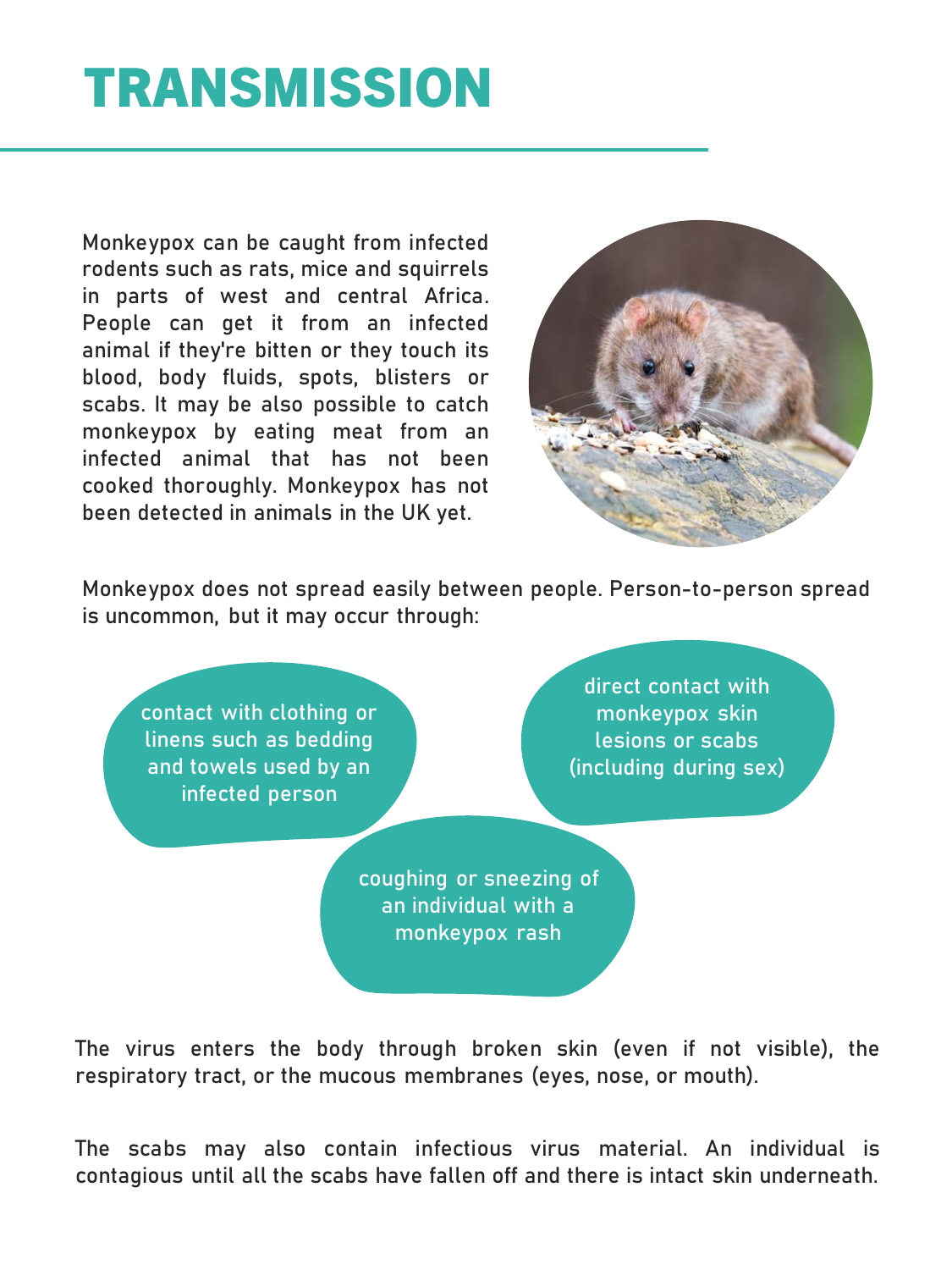### SYMPTOMS

The incubation period (time from infection to onset of symptoms) for monkeypox is usually between 5 and 21 days. The symptoms of monkeypox include:



The invasion period is characterized by fever, intense headache, swelling of the lymph nodes, back pain, muscle aches and lack of energy. Within 1 to 5 days after the appearance of fever, a rash [develops](https://www.gov.uk/guidance/monkeypox), often beginning on the face then spreading to other parts of the body. The rash may be sometimes confused with chickenpox. It starts as raised spots, which turn into small blisters filled with fluid. These blisters eventually form scabs which later fall off. The symptoms of monkeypox usually last from 2 to 4 weeks.

According to WHO, the clinical presentation of monkeypox resembles that of smallpox - a related orthopoxvirus infection. However, monkeypox is less contagious than smallpox and causes less severe illness.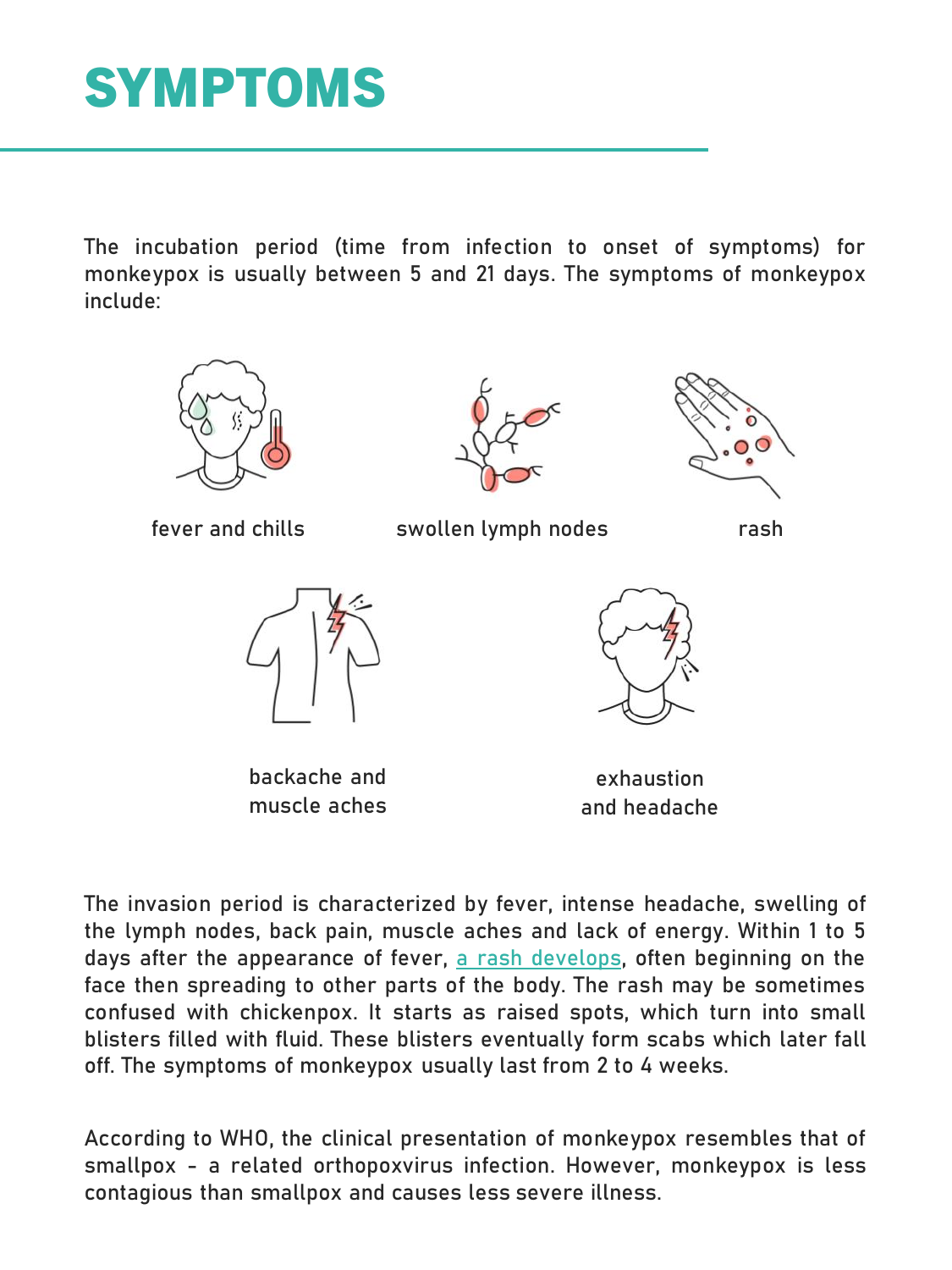## DIAGNOSIS

Clinical diagnosis of monkeypox can be difficult, as it is often confused with other infections such as chickenpox. A definite diagnosis of monkeypox requires assessment by a health professional and specific testing in a specialist laboratory. In the UK, the designated diagnostic laboratory is the Rare and imported pathogens [laboratory](https://www.gov.uk/government/collections/rare-and-imported-pathogens-laboratory-ripl) (RIPL) at the UK Health Security Agency (UKHSA) Porton Down. Suspected cases should be discussed with the **[imported](https://www.gov.uk/guidance/imported-fever-service-ifs) fever service** prior to submitting samples for laboratory testing.

Monkeypox has been listed as a notifiable disease in law from 8 June 2022. This means all doctors in England are required to notify their local council or local Health Protection Team (HPT) if they suspect a patient has monkeypox. Laboratories must also notify the UK Health Security Agency (UKHSA) if the monkeypox virus is identified in a laboratory sample.

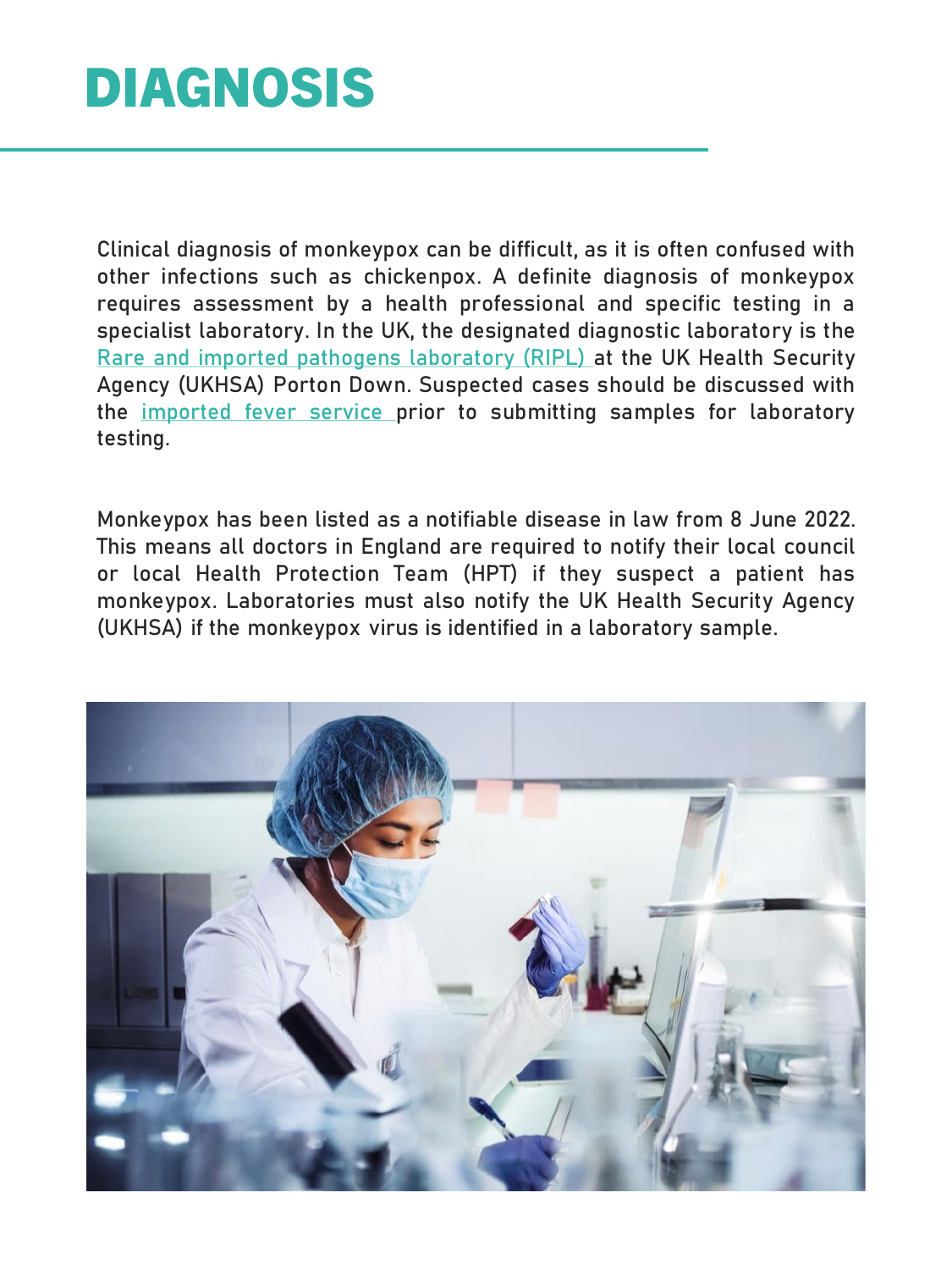#### TREATMENT

Monkeypox infection is usually mild and most people recover within several weeks without treatment. Vaccination against smallpox can be used for both pre and post-exposure and is up to 85% effective in preventing monkeypox. People vaccinated against smallpox in childhood may experience a milder disease. However, severe illness can occur in some individuals. The WHO estimates that severe cases are more commonly among children and are related to the extent of virus exposure and person's overall health. If the symptoms are severe or if a person is at higher risk of getting seriously ill (for example, if they have a weakened immune system), they may need to stay in a specialist hospital until they recover. Complications of monkeypox can include secondary infections, bronchopneumonia, sepsis, encephalitis, and infection of the cornea with ensuing loss of vision.

As monkeypox can spread through close contact, The UK Health Security Agency (UKHSA) advises that diagnosed people [self-isolate](https://www.gov.uk/guidance/guidance-for-people-with-monkeypox-infection-who-are-isolating-at-home) at home to reduce the risk of spreading the infection.

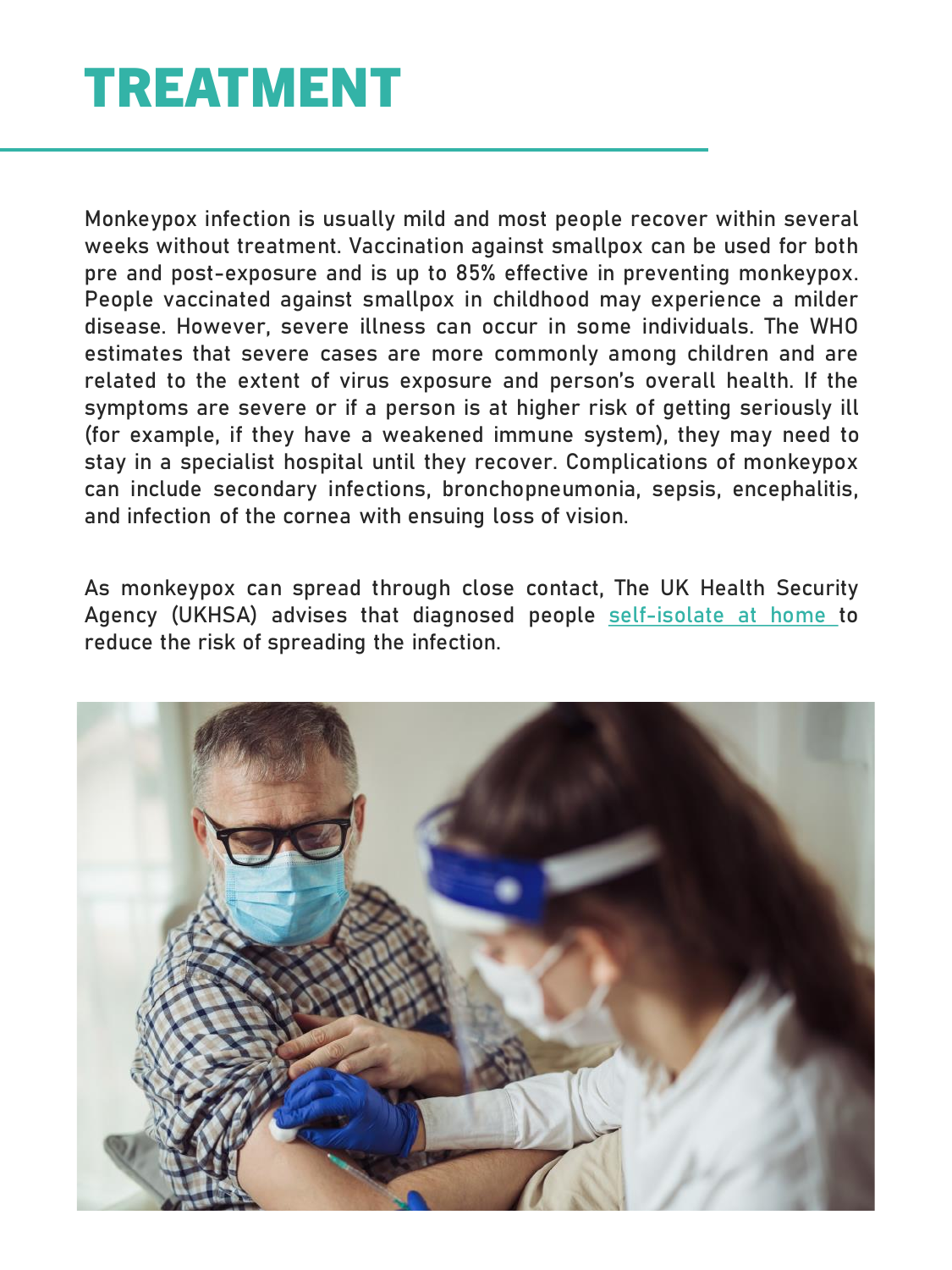#### PREVENTION

Although monkeypox is rare, there are certain things that you could do to reduce your risk of getting it while travelling in west and central Africa.

- wash your hands with soap and water regularly or use an alcohol-based hand sanitiser
- do not touch wild or stray animals, including dead animals
- do not go near any animals that appear unwell

If you live with other people who have been diagnosed with monkeypox, you should limit your contact with them. Sleep in a separate room and use a separate bathroom if available. Do not share bedding and make sure you use separate towels from other people in your home. Clean your hands frequently throughout the day by washing with soap and water for 20 seconds. Also, regularly clean surfaces such as door handles and light switches with detergents and bleach. Moreover, make sure that you use your own crockery and cutlery.

- do not eat or touch meat from wild animals (bush meat)
- only eat meat that has been cooked thoroughly
- avoid close contact with people who are unwell and may have monkeypox
- do not share bedding, towels and other materials that may be contaminated with the virus